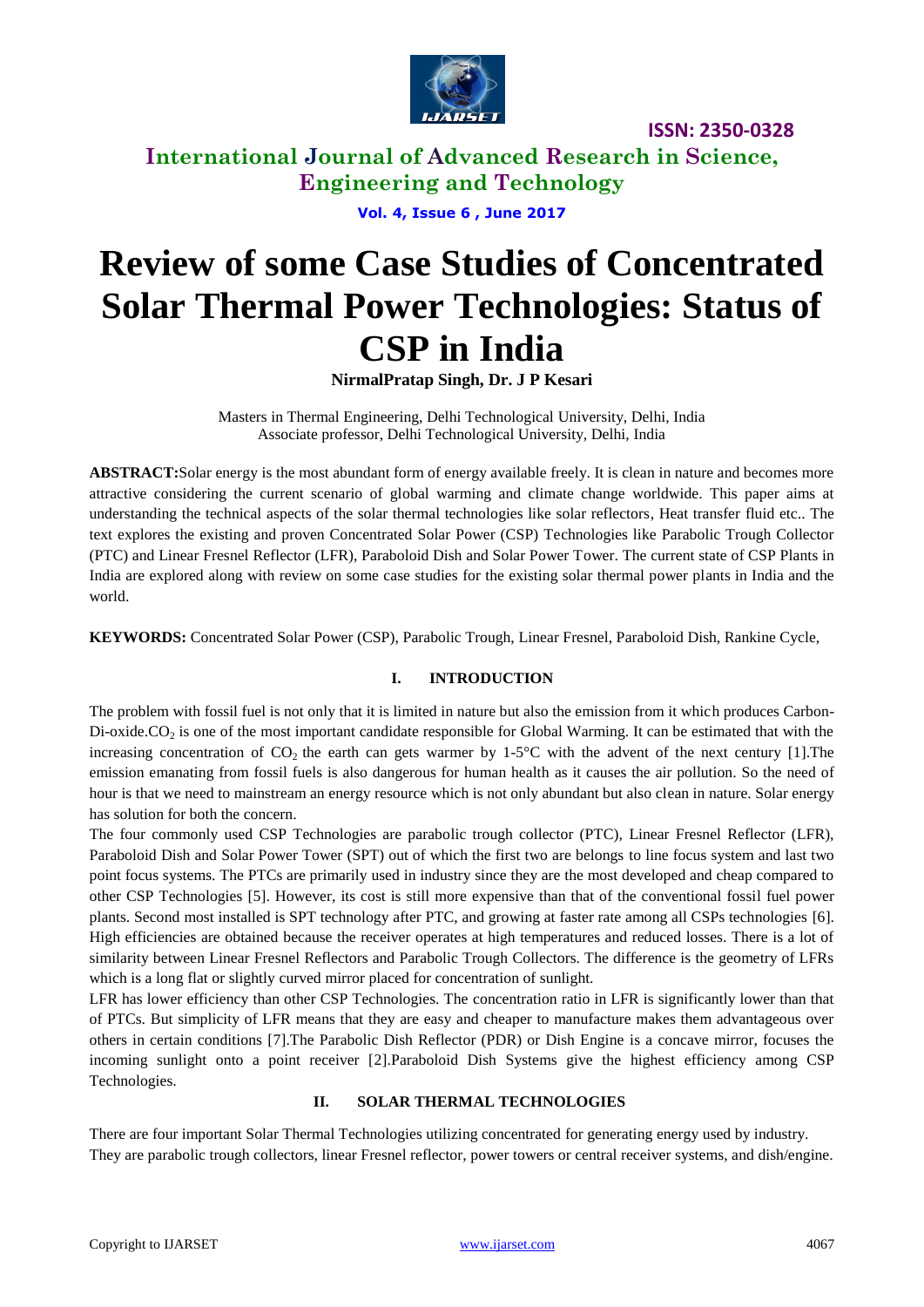

**ISSN: 2350-0328 International Journal of Advanced Research in Science, Engineering and Technology**

#### **Vol. 4, Issue 6 , June 2017**

#### **A. Parabolic trough collector (PTC)**

PTCs is a proven technology used for process heating and other applications commercially around 90 % of the solar thermal power plants are based on parabolic trough systems.[CSP Today, 2013]



**Fig. 1.** Parabolic trough system**Fig.2.** Central Receiver Tower System

The main components of PTCs are a parabolic reflecting plate, a transparent cover on reflecting plate and an observer, which passes heat energy to Heat transfer fluid (HTFs). The absorber is fixed permanently at the focus of the parabolic concentrator. The absorber tube is protected by the transparent cover from the heat losses. The Parabolic concentrator is settled on a fixed structure and the single-axis tracking mechanism follows the sun"s trajectory. Every cross-section of a PTCs has a focal point. These focal point when joined makes a focal line (Fig.1) . The solar Radiation that passes parallel to optical plane is reflected from the plate in such a way that it passes through the focal line [3].PTC can concentrate direct sunlight to generate working temperatures up to  $400^{\circ}$ C and achieve concentration ratios in the range of 30-100 [4].

#### **B. Central Receiver Tower**

The Solar power tower consists of a field of thousands of mirrors (heliostats) surrounding a tower which holds a heat transfer fluid to concentrate light on a central receiver atop a tower. An array of heliostats concentrate the sunlight onto a receiver settled at the top of a tower. Central Receiver tower is a point focus system (Fig.2). High efficiencies are obtained because the receiver operates at high temperatures and reduced losses. They provide better energy storage capability among CSP technologies. The individual inbuilt tracking mechanism keep the heliostat focused on tower and fluid is heated which runs a turbines. General concentration ratios ranges from 300 to 500 [10].

#### **C. Linear Fresnel Reflector (LFR)**

LFRs uses a long flat or nearly flat reflector and a receiver assemble which is fixed to some structure. The assembly may contain single linear receiver tube or multiple linear receiver tubes depending upon the size of the plant. The reflectors are placed at different angles to concentrate the incoming radiation on receiver tubes. Each line of reflectors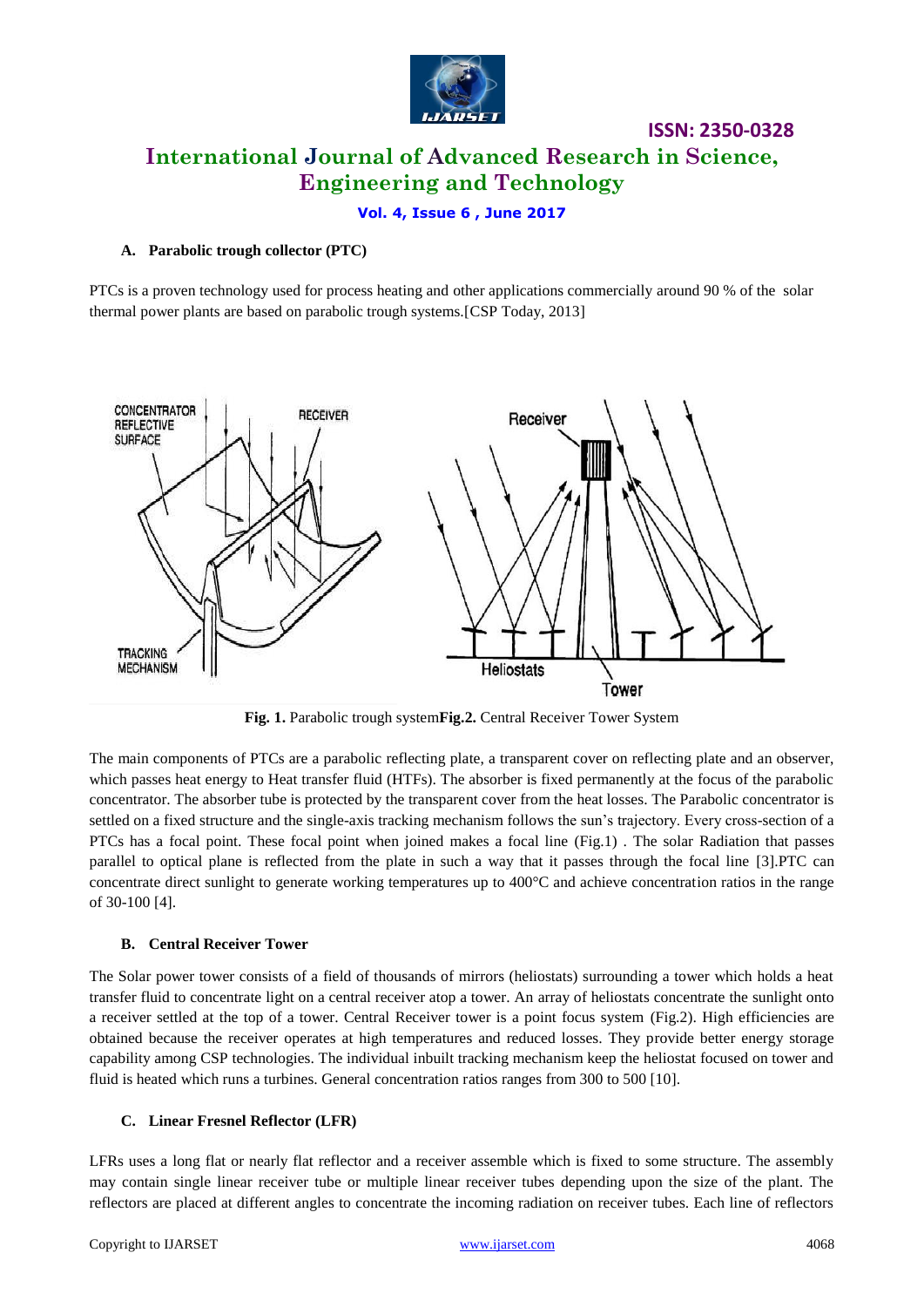

# **International Journal of Advanced Research in Science, Engineering and Technology**

**ISSN: 2350-0328**

#### **Vol. 4, Issue 6 , June 2017**

has its own single-axis tracking system to concentrate the radiation correctly on the receiver (Fig.3). Due to its geometric properties the optical efficiency of LFR Field is always lower than that of PTCs Solar field.General concentration ratios is around 30 [11], which is low compared to other CSP technologies.



**Fig. 3.** Schematic representation of Linear **Fig. 4.** Schematic representation of Parabolic Dish Reflector [9] Fresnel Reflector Concentrator [8].

#### **D. The Parabolic Dish Reflector (PDR)**

The four main units of PDR is concentrator, receiver, Stirling engine and generator (Refer Fig.).The Stirling engine, receiver, and generator are enclosed in Power Conversion Unit (PCU). The concentrator (which is outside the PCU) focus the solar radiation into the cavity of the receiver. By concentrating the solar energy to actuate the Stirling engine the system produces the electricity.The Parabolic Dish Reflector system is integrated with the dual axis tracking system for tracking the solar radiation [12].The advantage the system lies in the fact that the higher solar to electric efficiencies is achieved. As the ongoing research suggest the Dish Engine has the tremendous potential. The efficiency of 31.25% has been achieved with one PDR, which set the world record for the solar to electrical efficiency [13].

Since the PDR System uses 2-axis tracking mechanism, it capture the highest solar radiation among all CSP Technologies and optical efficiency can be as high as 94%.This lead to higher concentration ratio which is around 500 to 2000 [10].The concern about using this technology is the high cost of mirrors. Some alternative method are being explored to use cheaper mirrors.

The PDR based Solar Industrial process heating system can be installed at automobile industrial plants with high DNI values to make automobile production more green and environment friendly. [25]

#### **III. HEAT TRANSFER FLUIDS (HTFs)**

In CSP System the heat is collected from the receiver by a thermal energy carrier called heat transfer fluids (HTFs). The HTF can be taken directly to drive a turbine for production of power or, more often, be used in a heat exchanger to transfer its heat to an another fluid known as the cycle fluid.Desired properties and characteristics of a HTF are: high boiling point, low meltingpoint, and thermal stability, low vapor pressure (<1 atm) at high temperature, low viscosity,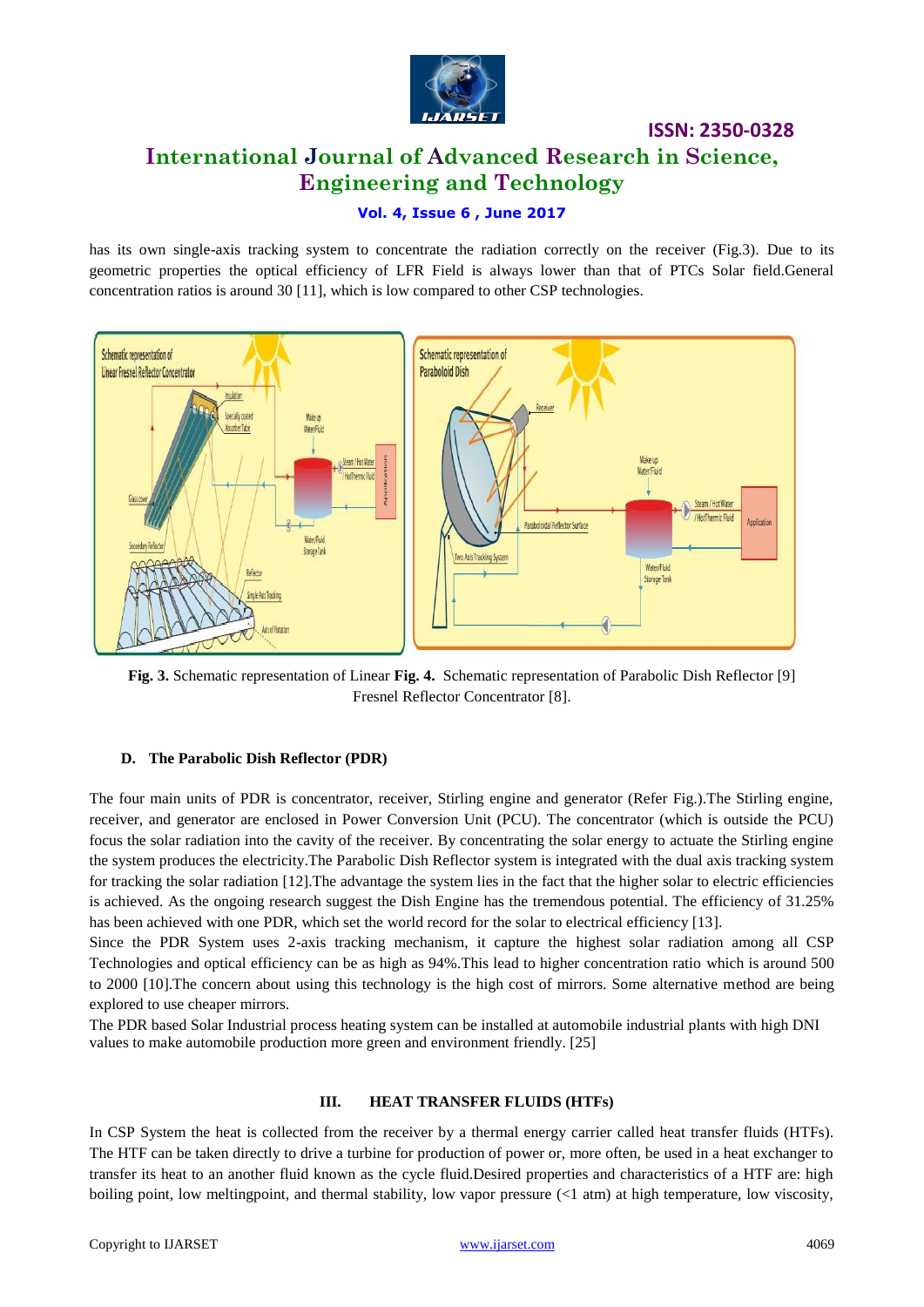

# **ISSN: 2350-0328 International Journal of Advanced Research in Science, Engineering and Technology**

#### **Vol. 4, Issue 6 , June 2017**

low corrosion with metal alloys used to contain the HTF, high heat capacity for energy storage, high thermal conductivity and low cost.

The main HTFs based on type of material used are-[14]-(1) water/steam, (2) Organics, (3) molten-salts

#### **A. Water or steam**

The use of water or steam as both HTF and working fluid of cycle removes the complexities from the system and leads to enhanced efficiency, with less cost of electricity production. It is used as both HTF and working fluid in the recent and the world"s largest CSP plant – the Ivanpah solar power facility which was launched in February 2014. The main issue with the water steam HTF is the scarcity of water in desert regions, and since for better Direct Normal Irradiance (DNI) throughout the year these CSP plants are mostly located in deserts, using water as a HTF poses serious challenges.

#### **B. Organics**

Organic materials are also used widely as HTFs in CSP systems. For example Therminol VP1 (Biphenyl/Diphenyloxide) is commonly used in commercial CSP systems. Biphenyl/Diphenyl oxide is a eutectic mixture of two very stable organic compounds; Biphenyl (C12H10) and Diphenyl oxide (C12H10O). The first solar thermal plant with this organic material as the HTF was commissioned in 2009 at Badajoz, Spain and was named as "Alvarado 1".

#### **C. Molten-salts**

The most widely used HTF is the Molten Salt. They possess excellent properties like high working temperature (more than  $500^{\circ}$ C) and heat capacity, low vapor pressure and corrosive property, and good thermal and physical properties at elevated temperatures, which are quite desirable for any HTF [15].Currently the most common molten salt HTF and thermal energy storage media are a mixture of  $60\%$  NaNO<sub>3</sub> and  $40\%$  KNO<sub>3</sub>. The first molten-salt as a HTF based power tower systems launched in 1984. They were THEMIS tower (2.5 MW) in France and Molten-salt ElectricExperiment (1 MW) in the United States [16].

The main disadvantage of this salt mixture is the high melting point. The salt can freeze and block the pipeline during winter nights. In order to overcome this problem, auxiliary facilities need to be installed, which could increase the investment and operational costs.

|                | <b>THERE I</b> DRIVE OF OUR RECEIVING THE HIGH $\left  \cdot \right $ |                            |           |                          |                  |
|----------------|-----------------------------------------------------------------------|----------------------------|-----------|--------------------------|------------------|
| S.             | Project and name of place                                             | Company/ manufacturer      |           | Capacity Technology type | Year of          |
| N <sub>0</sub> |                                                                       |                            |           |                          | commencement     |
| 1              | Abhijeet Solar Project, Phalodi                                       | Corporate Ispat alloys Ltd | 50 MW     | Parabolic trough         | Under            |
|                | (Rajasthan)                                                           |                            |           |                          | construction     |
| 2              | ACME Solar Tower, Bikaner (Rajasthan)                                 | <b>ACME Group</b>          | 2.5 MW    | Solar tower              | Operational 2011 |
| 3              | Dhursar, Dhursar (Rajasthan)                                          | <b>Reliance Power</b>      | 125       | Linear fresnel           | Operational 2014 |
|                |                                                                       |                            | <b>MW</b> | reflector                |                  |
| 4              | Diwakar, Askandra (Rajasthan)                                         | LancoInfratech             | 100       | Parabolic trough         | Under            |
|                |                                                                       |                            | <b>MW</b> |                          | construction     |
| 5              | Godawari Solar Project, Nokh (Rajasthan)                              | Godawari green Energy      | 50 MW     | Parabolic trough         | Operational 2013 |
|                |                                                                       | Limited                    |           |                          |                  |
| 6              | Gujarat Solar One, Kutch (Gujarat)                                    | Cargo Solar Power          | 25 MW     | Parabolic trough         | Under            |
|                |                                                                       |                            |           |                          |                  |

#### **IV. CSP TECHNOLOGIES IN INDIA**

**Table.1.** Status of CSP technologies in India [17].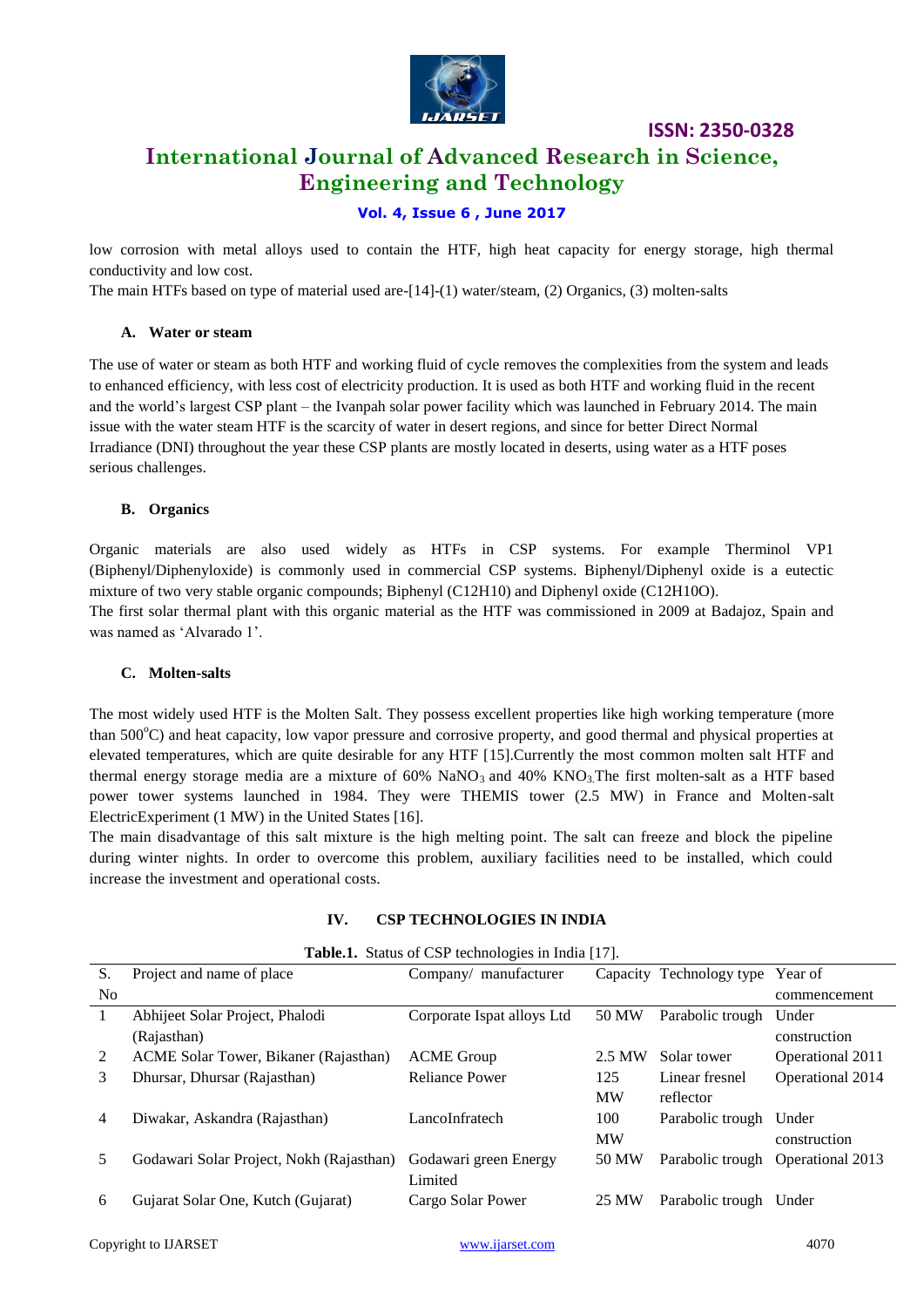

# **International Journal of Advanced Research in Science, Engineering and Technology**

#### **Vol. 4, Issue 6 , June 2017**

|   |                                        |                          |           |                                   | construction                      |
|---|----------------------------------------|--------------------------|-----------|-----------------------------------|-----------------------------------|
|   | KVK Energy Solar, Project Askandra     | KVK Energy Ventures Ltd. | 100       | Parabolic trough Under            |                                   |
|   | (Rajasthan)                            |                          | <b>MW</b> |                                   | construction                      |
| 8 | Megha Solar Plant, Anantapur (Andhra   | Megha Engineering and    | 50 MW     | Parabolic trough Operational 2014 |                                   |
|   | Pradesh)                               | Infrastructure           |           |                                   |                                   |
| 9 | National Solar Thermal Power Facility, | IIT, Bombay              | 1 MW      |                                   | Parabolic trough Operational 2012 |
|   | Gurgaon (Haryana)                      |                          |           |                                   |                                   |

Currently India has 228.5MW installed capacity of CSP basedpower plants of different capacities and based on the parabolictrough collector, LFR and solar tower technologies. A 275MW CSP power plants capacity based on PTC field technology is under construction.Research is going on in Stirling engine based power plant to test in Ministry of New and Renewable Energy(MNRE) is also taking new initiativesfor the solar thermal electricity by providing new researchfacility for CSP and pilot project on Stirling engine to be tested in Indian climatic condition by MNRE in collaboration with ONGC at National Institute of Solar Energy, Gwalpahari,Gurgaon, India has nine CSP powerplants, seven of them are based on parabolic trough collector, one ison solar tower technology and one is on LFR. According to the collected and communicated data it turns out that parabolic trough collector and LFR are performing well as compared to solar powertower technology [17].

#### **V. EXAMPLES: A REVIEW**

#### **A. Godawari Solar Project, Nokh**

Godawari CSP Plant of 50 MW is the first ever CSP plant in India located near the Nokh Village in Jaisalmer district of Rajasthan (India).The project started in June 26, 2011 and started giving power supply in June 5, 2013 coinciding with the world environment day.Technical Specification of the project is written in the table.2.

It employs Parabolic Trough CSP Technology with state of-the-art SKAL-ET 150 trough structure. The total aperture area of the trough is 3, 92,400m² with 480 Solar Collector Assemblies (SCAs) and total occupied land is 150 hectares.

The plant runs on Rankine cycle. Dowtherm A is used as a HTF which gather heat from parabolic trough and transfer it to cycle fluid i.e. water to generate steam. The steam generated flows through the pipe and strike the turbine blades to generate power. This Project is capable of lighting 2.5 million homes in India. System Advisory Model (SAM) for plant performance analysis. Is used which observes the real power output of the plant. [18]

Godawari power is the first successful CSP plant in India and one of the finest example of concentrated solar thermal power in the country.

| <b>Table.2.</b> Overview and technical characteristics of Godawari Solar Project, Nokh [19] |  |
|---------------------------------------------------------------------------------------------|--|
|---------------------------------------------------------------------------------------------|--|

| Godawari Solar Project               |
|--------------------------------------|
| Nokh, Rajasthan (India)              |
| 27°36′ 5.0″ North, 72°13′ 26.0″ East |
| 150 hectares                         |
| Parabolic Trough                     |
| 50 MW                                |
| Dowtherm A                           |
| Wet cooling                          |
| 293 $\mathrm{^{\circ}C}$             |
| $390^{\circ}$ C                      |
| None                                 |
| 392,400 m <sup>2</sup>               |
| 480                                  |
| 120                                  |
| 4                                    |
|                                      |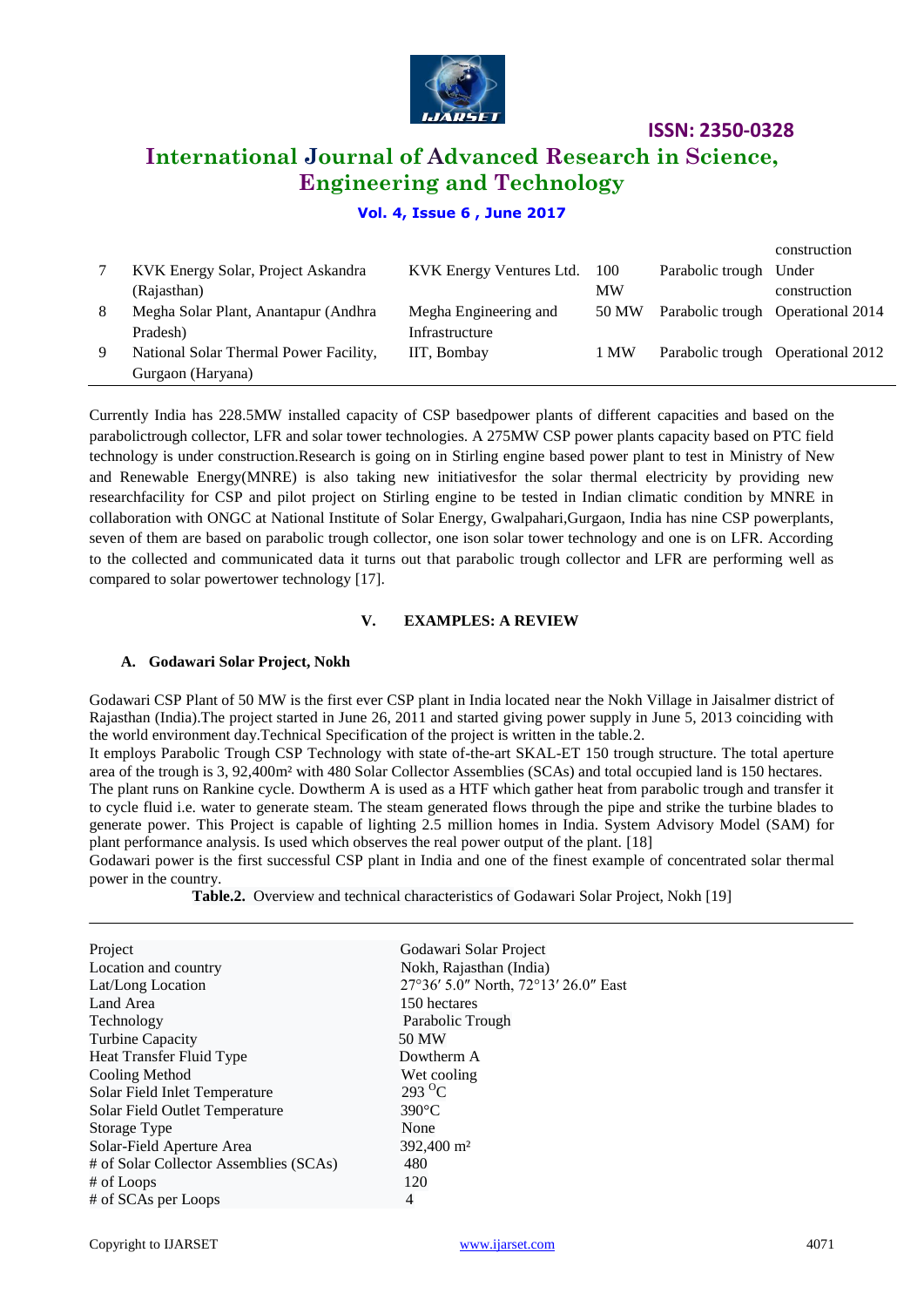

# **International Journal of Advanced Research in Science, Engineering and Technology**

**ISSN: 2350-0328**

#### **Vol. 4, Issue 6 , June 2017**

| <b>SCAs Aperture Area</b> | $817 \text{ m}^2$ |
|---------------------------|-------------------|
| <b>SCA Length</b>         | 144 m             |

#### **B. National Solar Thermal Power Facility**

CSP plant National Solar Thermal Power Facility of 1MW is commissioned at Gurgaon near New Delhi, India. The plant has the unique feature of integration of two different solar fields- parabolic trough collectors and linear Fresnel reflectors- without having the conventional fossil fuel backup. [21] Overview and technical characteristics of the plant is given in the table.3. The parabolic trough collector (PTC) field having  $8175 \text{ m}^2$  of total aperture area heat-up the synthetic oil (as HTF) which enters the PTC field at about  $232^{\circ}$ C and exits at 393 $^{\circ}$ C.

The linear Fresnel reflector (LFR) having total aperture area of field  $7020 \text{ m}^2$  with direct steam generation (DSG) produces saturated steam at 44 bar and 256°C and together with the hot oil from PTC field superheated steam is formed at 350°C, 42 bar. This saturated steam runs a turbine to generate electricity. The PTC field contributes around 60 % and LFR field around 40 % of the heat. The plant was developed as a research-cum-demonstration facility. [22]

| Project                                | National Solar Thermal Power Facility       |  |  |
|----------------------------------------|---------------------------------------------|--|--|
| Location and country                   | Gurgaon, Haryana (India)                    |  |  |
| Lat/Long Location                      | 28°25' 39.0" North, 77°9' 33.0" East        |  |  |
| Technology                             | Parabolic Trough, Linear Fresnel Reflectors |  |  |
| Turbine Capacity                       | 1 MW                                        |  |  |
| Heat Transfer Fluid Type               | Therminol VP-1                              |  |  |
| Solar Field Inlet Temperature          | $293\text{ °C}$                             |  |  |
| Solar Field Outlet Temperature         | $393^{\circ}$ C                             |  |  |
| Storage Type                           | None                                        |  |  |
| Solar-Field Aperture Area              | $8000 \; \mathrm{m}^2$                      |  |  |
| # of Solar Collector Assemblies (SCAs) | 12                                          |  |  |
| 3<br># of Loops                        |                                             |  |  |
| # of SCAs per Loops                    | $\overline{4}$                              |  |  |
| <b>SCAs Aperture Area</b>              | $667 \text{ m}^2$                           |  |  |
| <b>SCA Length</b>                      | $120 \text{ m}$                             |  |  |
|                                        |                                             |  |  |

**Table.3.** Overview and technical characteristics of National Solar Thermal Power Facility, Gurgaon [19]

#### **C. ACME Solar Tower**

ACME CSP Power Plant of 2.5 MW is based on power tower technology and located in Bikaner, Rajasthan. The construction of the project started in 2009 and became operational in year 2011. Technical Characteristics of the plant are mentioned in table.4.The 46m high solar tower gets solar radiation from 14,280 heliostats with each heliostat aperture area of 1.136 m<sup>2</sup> which makes approximately  $16,222$  m<sup>2</sup> (14,280 [X1](https://en.wikipedia.org/wiki/X).136)of solar field aperture area.

This solar thermal plant is considered as the first demonstration project India had after the launch of Jawaharlal Nehru National Solar Mission (phase-I bidding) on January 11, 2010. [24]

The plant works on the steam Rankine cycle with wet cooling (cooling tower is used) and maximum cycle pressure reaches to 60 bar and temperature to 440°C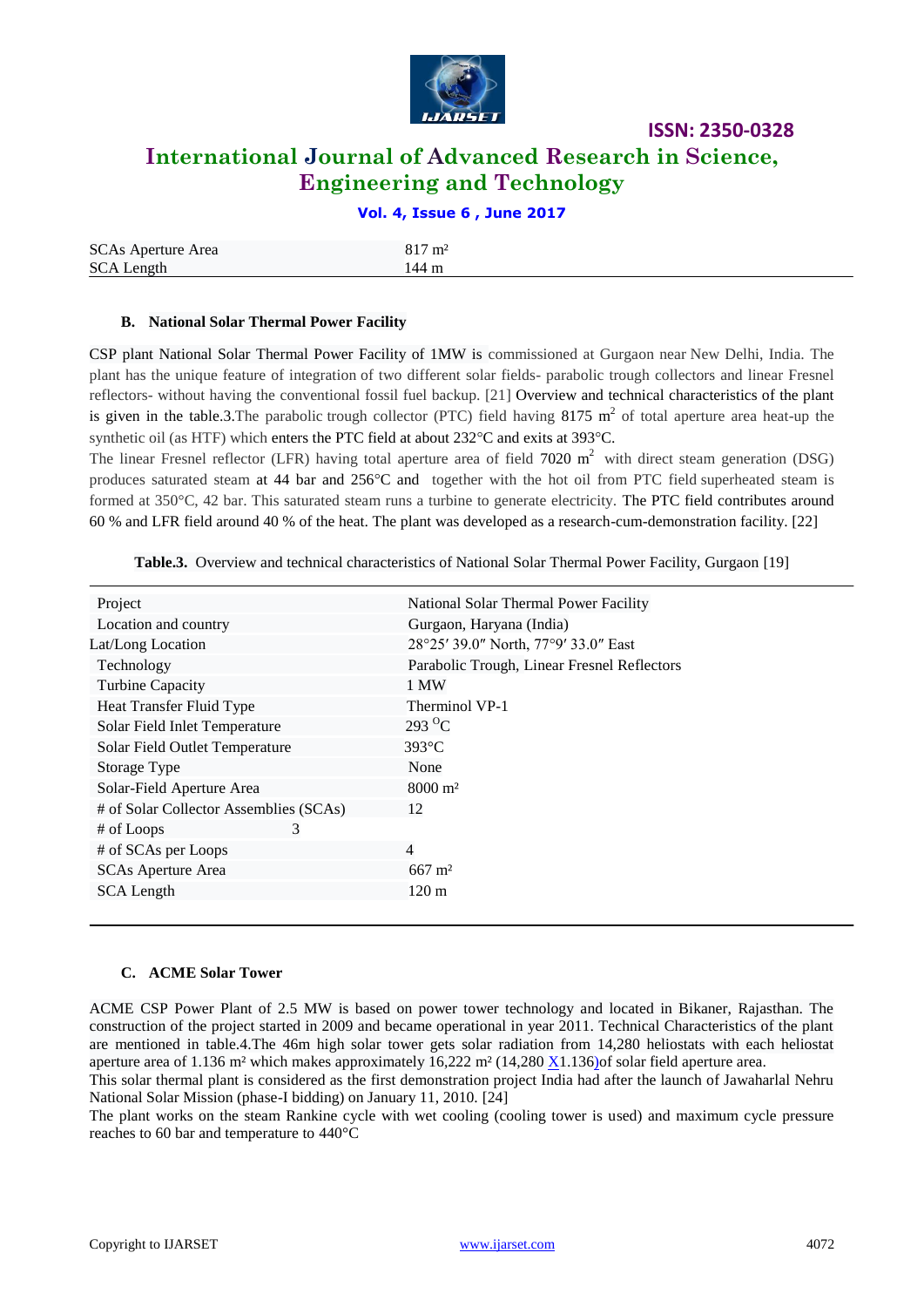

# **ISSN: 2350-0328 International Journal of Advanced Research in Science, Engineering and Technology**

### **Vol. 4, Issue 6 , June 2017**

**Table.4.** Overview and technical characteristics of ACME Solar Tower Project, Bikaner [19]

| Project                             | <b>ACME Solar Tower</b>              |
|-------------------------------------|--------------------------------------|
| Location and country                | Bikaner, Rajasthan (India)           |
| Lat/Long Location                   | 28°11′ 2.0" North, 73°14′ 26.0" East |
| Land Area                           | 12 hectares                          |
| Technology                          | Power tower                          |
| Turbine Capacity                    | 2.5 MW                               |
| Heat Transfer Fluid Type            | Water/Steam                          |
| Cooling Method                      | Wet cooling (Cooling Tower)          |
| Receiver Inlet Temperature          | $218\text{ °C}$                      |
| <b>Receiver Outlet Temperature</b>  | $440^{\circ}$ C                      |
| <b>Power Cycle Pressure</b>         | 60 bar                               |
| Storage Type                        | None                                 |
| Heliostat Solar-Field Aperture Area | $16,222 \text{ m}^2$                 |
| # of Heliostats                     | 14,280                               |
| Heliostat Aperture Area             | $1.136 \text{ m}^2$                  |
| Tower Height                        | 46 m                                 |

#### **D. Julich Power Tower**

CSP plant Julich Power Tower of 1.5 MW is situated in Julich, Germany and is the country"s only plant based on solar power tower technology. Overview and technical characteristics of the plant is given in the table.5.Construction of the Julich Power Tower was begun in July 2007 and installed in December 2008. Heliostat field is composed of total 2153 heliostats having each one of 8.2 m<sup>2</sup> aperture area which makes around total aperture area of 17650 m<sup>2</sup>. On the top of the 60 m tower the power block steam turbine coupled with generator produces power in the form of electrical energy. The air as a HTF is heated to 680 ∘C and is used to heat water in the power cycle up to 480 ∘C. The efficiency of the plant is not much high since the heat transfer coefficient of air is low. The plant is equipped with 1.5 hour heat storage capacity by a packing of ceramic elements which are heated by hot air flowing between them. [20]

**Table.5.** Overview and technical characteristics of *Jülich* Solar Tower, *Jülich* [19]

| Project                             | <b>Saguaro Power Plant</b>           |  |
|-------------------------------------|--------------------------------------|--|
| Location and country                | Jülich, Rhineland (Germany)          |  |
| Lat/Long Location                   | 50°54′ 54.0″ North, 6°23′ 16.0″ East |  |
| Land Area                           | 17 hectares                          |  |
| Technology                          | Power Tower                          |  |
| <b>Turbine Capacity</b>             | 1.5 MW                               |  |
| Heat Transfer Fluid Type            | Air                                  |  |
| Cooling Method                      | Dry cooling                          |  |
| <b>Receiver Outlet Temperature</b>  | $680^{\circ}$ C                      |  |
| Storage Type                        | Ceramic heat sink (Capacity-1.5hour) |  |
| Heliostat Solar-Field Aperture Area | $17,650 \text{ m}^2$                 |  |
| # of Heliostats                     | 2,153                                |  |
| Heliostat Aperture Area             | $8.2 \; \mathrm{m}^2$                |  |
| Tower Height                        | 60 <sub>m</sub>                      |  |
|                                     |                                      |  |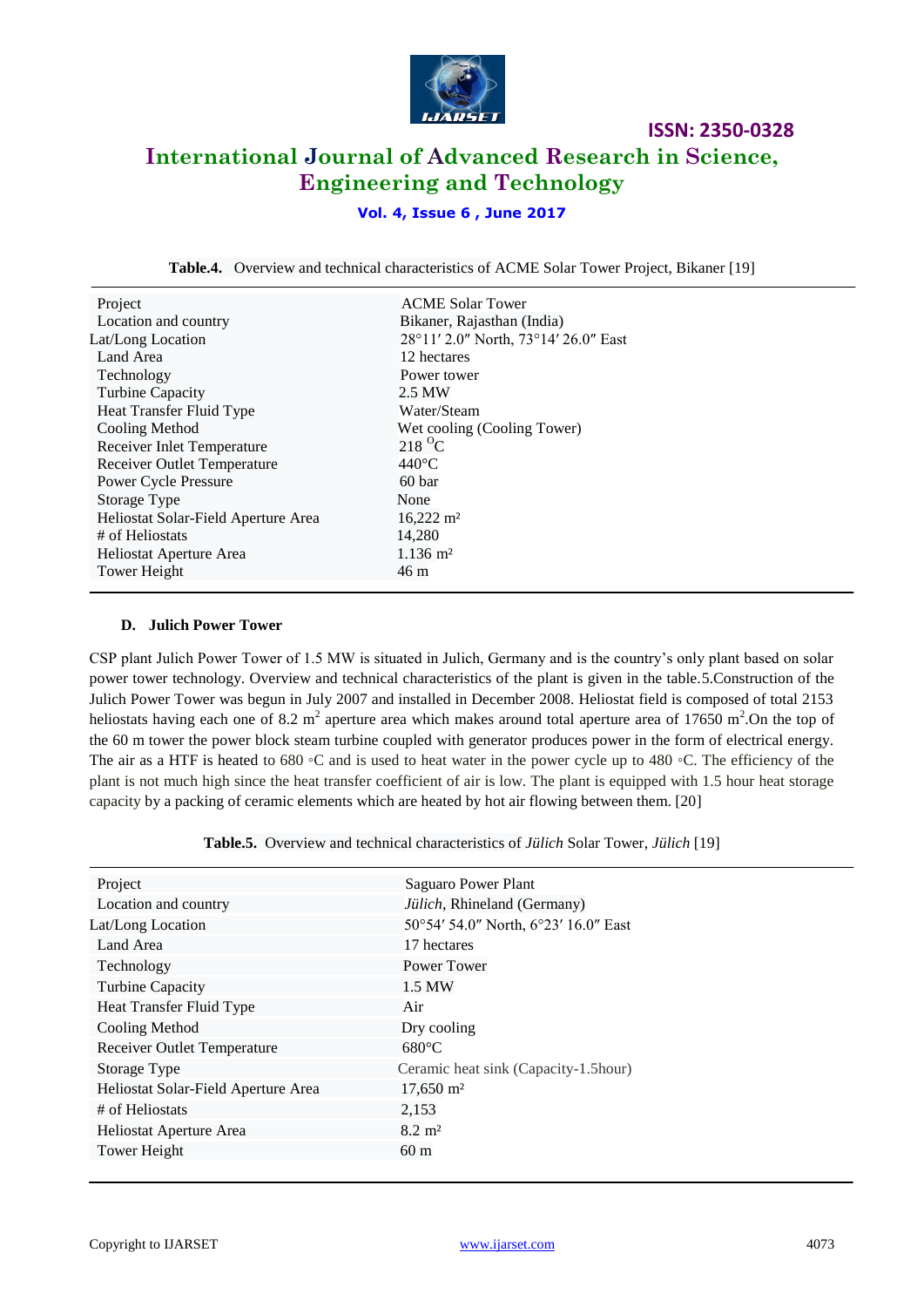

## **International Journal of Advanced Research in Science, Engineering and Technology**

**Vol. 4, Issue 6 , June 2017**

#### **E.** *Ivanpah***Solar Power Plant**

The world"s largest solar thermal Ivanpah CSP plant based on solar power tower of 377 MW is located at Mojave Desert in Primm, Nevada.The construction work started in October 2010, and started producing power in February 2014. The facility is comprised of three separate plants built in phases between 2010 and 2013 [20]. Overview and technical characteristics of the plant is given in the table.6.The 392 MW gross capacity plant in 3,500 acres deploys 173,500 heliostats with total solar field aperture area of  $2,600,000$  m<sup>2</sup> focuses incident solar radiation on the boiler of three centralized tower of 140 m height. The produced steam runs turbine and in turn power is generated [19].Ivanpah solar plant uses dry cooling process to condense the steam back to liquid water and feed into boiler, thus around 90 % of the water is conserved as compared to other solar thermal technologies using conventional wet cooling systems. Dry cooling system comprises air cooled condenser having large forced draught fans to circulate air into the heat exchanger (condenser) to cool and condense the steam [23].

**Table.6.** Overview and technical characteristics of *Ivanpah* Solar Power Plant,*Primm* [19]

| Project                             | <i>Ivanpah Solar Electric Generating System</i> |
|-------------------------------------|-------------------------------------------------|
| Location and country                | Primm, Nevada (USA)                             |
| Lat/Long Location                   | 35°33′ 8.5″ North, 115°27′ 30.97″ West          |
| Land Area                           | 3,500 Acres                                     |
| Technology                          | Power Tower                                     |
| <b>Turbine Capacity</b>             | 377 MW                                          |
| Heat Transfer Fluid Type            | Water                                           |
| Cooling Method                      | Dry cooling                                     |
| Receiver Inlet Temperature          | 249                                             |
| <b>Receiver Outlet Temperature</b>  | $566^{\circ}$ C                                 |
| Power Cycle Pressure                | 160 <sub>bar</sub>                              |
| Storage Type                        | None                                            |
| Heliostat Solar-Field Aperture Area | $2,600,000$ m <sup>2</sup> m <sup>2</sup>       |
| # of Heliostats                     | 173,500                                         |
| Heliostat Aperture Area             | $15.0 \; \mathrm{m}^2$                          |
| Tower Height                        | 140                                             |
|                                     |                                                 |

#### **VI. CONCLUSION**

Concentrated solar power plants have great potential for supplying and fulfilling a significant energy demand in near future. The excellent thing about CSP is the clean and carbon emission free energy. The portfolio of CSP technologies comprises of mature parabolic trough technology, Linear Fresnel System and Central receiver Tower systems. The Paraboloid dish system have high solar to electricity conversion efficiencies but not tested for large industrial scale. Heat Transfer fluid like water and organics are used in specific purpose. Molten Salt is most widely used HTF.

The development of CSP based power plants in India is not very inspiring and needs proper research focusing and adapting Indian conditions. Finally some case studies proved that the successful installation and operation of solar thermal power plant is possible and can be seen as a demonstration plant.

#### **REFERENCES**

**[1]**Wuebbles DJ, Jain AK. Concerns about climate change and the role of fossil fuel use. Fuel Processing Technology 2001; 71:99-119.

**[2]**Kesari JP, Gupta M, Jain A, Ojha AK. Review of the concentrated solar thermal technologies: Challenges and opportunities in India. Volume II, Issue I, January 2015, ISSN 2321 - 2705

**[3]**Günther M, Joemann M, Csambor S. Parabolic Trough Technology. Advanced CSP Teaching Materials (Chapter 5), Institute for Electrical Engineering, Rational Energy Conversion, University of Kassel, WilhelmshöherAllee 73, 34121 Kassel.